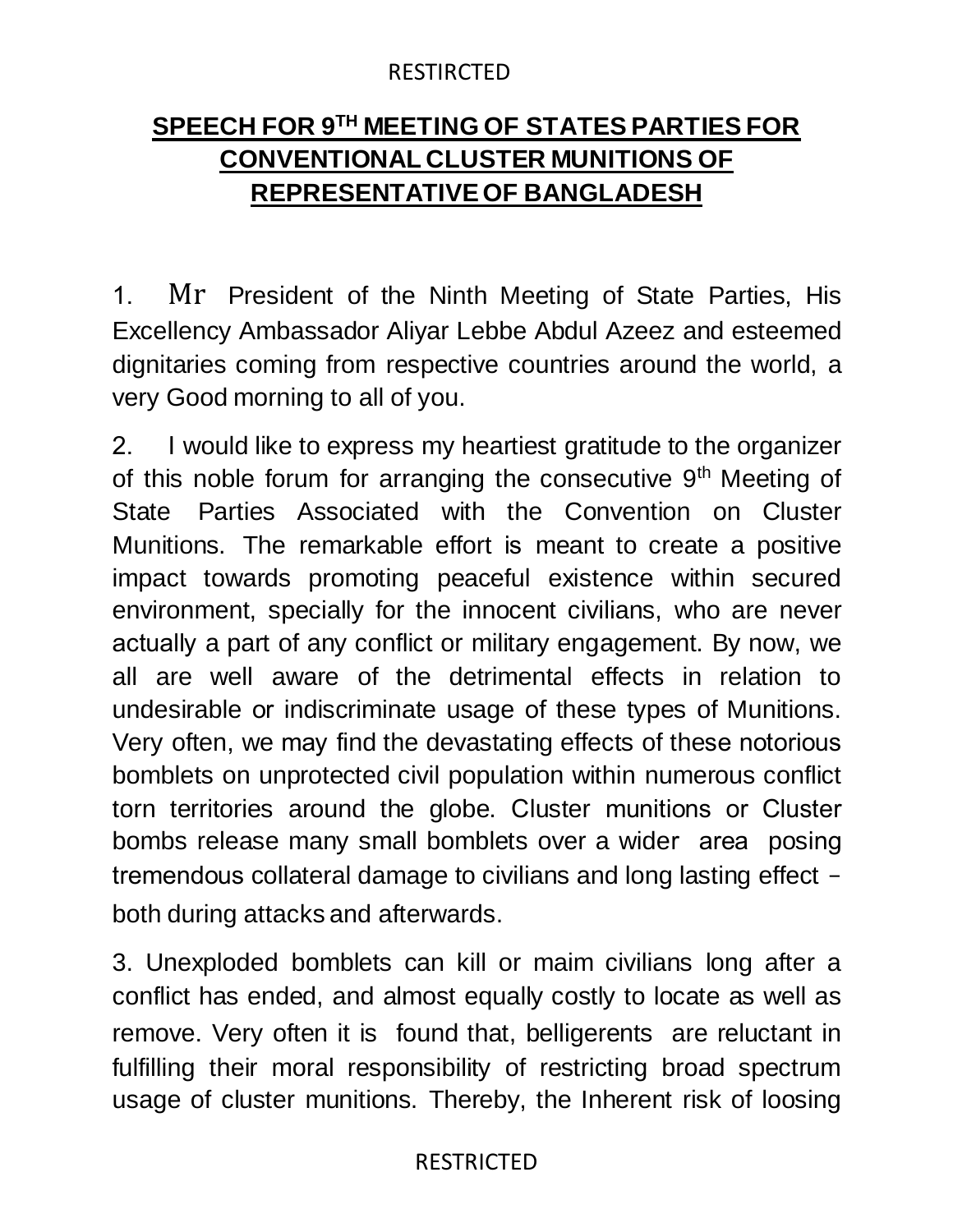#### RESTIRCTED

unnecessary civilian lives or inflicting irreversible physical damages due to these munitions seem to be extremely high.The inherent risk of loosing unnecessary civilian lives or inflicting irreversible physical damages due to these munitions seem to be extreamly high.

3. Under this backdrop, to my understanding, this dedicated international Forum supported by Organizations like the United Nations, International Committee of the Red Cross along with the cluster Munitions Coalition is on to the correct path for achieving sustainable goal in the near future.I am sanguine that someday, the world leaders will unilaterally agree to bring about significant changes in their positions regarding the restrictive or zero usage instance of cluster munitions during armed engagements.

4. Bangladesh, as an aspiring Nation, has already established its commitment and credibility in promoting global peace. Being a relatively small country Bangladesh has already established a bigger footprint in the international arena for the noble cause of peace around the globe. Bagladesh has been among the top troops contributors to the United Nations Peace keeping operations for almost three decades. Bangladesh has never hesitated to move along the moral path that ensures secured and peaceful environtment through protecting vulnerable civil populations among internationally recognized conflict area around the world. Accordingly, we also feel the necessity to bring about an uninamous solution to this global issue in connection to usage of Cluster Munitions. That's why Bangladesh does not stockpiles, produce, export or possess such a deadly weapon i,e cluster munitions. Mentioned that Bangladesh is acceded state party to the Mine Ban treaty. Bangladesh also actively consider signing the banning treaty of cluster munitions following